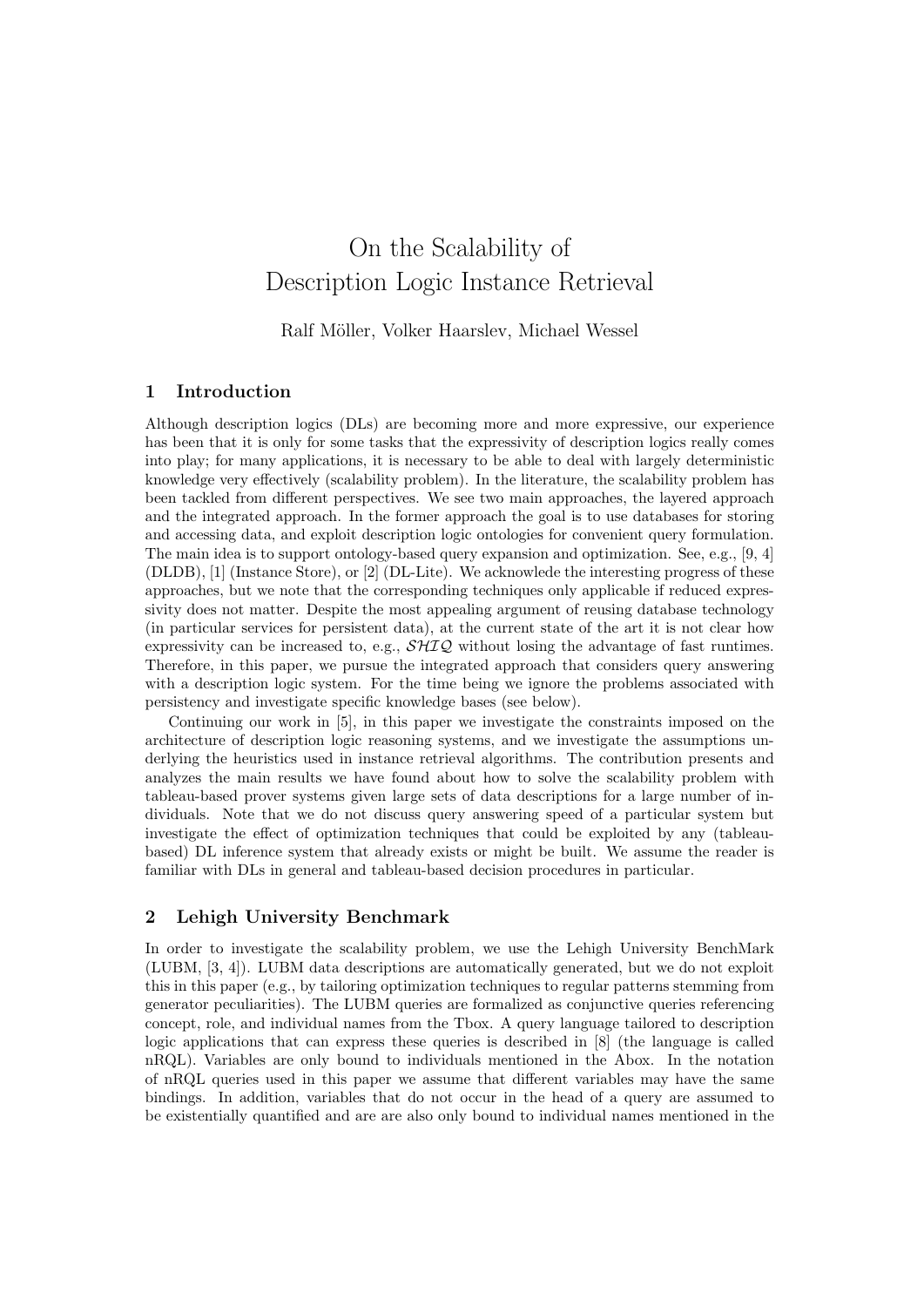Abox.

Below, LUBM queries 9 and 12 are shown in order to present a flavor of the kind of query answering problems – note that 'www.University0.edu' is an individual and subOrganizationOf is a transitive role. Please refer to  $[3, 4]$  for more information about the LUBM queries.

 $Q9: ans(x, y, z) \leftarrow Student(x), Faculty(y), Course(z),$ 

 $advisor(x, y)$ , takesCourse $(x, z)$ , teacherO $f(y, z)$ 

 $Q12: ans(x, y) \leftarrow Chair(x), Department(y), memberOf(x, y),$ 

 $subOrganizationOf(y, 'www. University 0.edu')$ 

In order to investigate the scalability problem, we used a TBox for LUBM with inverse and transitive roles as well as domain and range restrictions but no number restrictions, value restrictions or disjunctions. Among other axioms, the LUBM TBox contains axioms that express necessary and sufficient conditions on Chair. For instance, there is an axiom Chair  $\dot{=}$  Person  $\Box$  ∃headOf.Department. For evaluating optimization techinques for query answering we consider runtimes for a whole query set (queries 1 to 14 in the LUBM case).

# 3 Optimization Techniques

If the queries mentioned in the previous section are answered in a naive way by evaluating subqueries in the sequence of syntactic notation, acceptable answering times cannot be achieved. Determining all bindings for a variable (with a so-called generator) is much more costly than verifying a particular binding (with a tester). Treating the one-place predicates Student, Faculty, and Course as generators for bindings for corresponding variables results in combinatorial explosion (cross product computation). Optimization techniques are required that provide for efficient query answering in the average case. For the discussion of optimization techniques, we assume that for transitive and inverse roles, the Abox is extended in the obvious way such that implicit role assertions are made explicit. In addition, the conclusions from domain and range restrictions are made explicit in the Abox as well.

#### 3.1 Query Optimization

The optimization techniques that we investigated are inspired by database join optimizations, and exploit the fact that there are few *Faculties* but many *Students* in the data descriptions. For instance, in case of query  $Q9$  from LUBM, the idea is to use  $Faculty$  as a generator for bindings for y and then generate the bindings for z following the role teacher  $Of$ . The heuristic applied here is that the average cardinality of a set of role fillers is rather small. For the given z bindings we apply the predicate Course as a tester (rather than as a generator as in the naive approach). Given the remaining bindings for  $z$ , bindings for  $x$  can be established via the inverse of  $takesCourse$ . These x bindings are then filtered with the tester  $Student$ .

If z was not mentioned in the set of variables for which bindings are to be computed, and the tester *Course* was not used, there would be no need to generate bindings for  $z$  at all. One could just check for the existence of a *takesCourse* role filler for bindings w.r.t.  $x$ .

In the second example, query Q12, the constant 'www.University0.edu' is mentioned. Starting from this individual the inverse of *subOrganizationOf* is applied as a generator for bindings for y which are filtered with the tester Department. With the inverse of member  $Of$ , bindings for x are computed which are then filtered with *Chair*. Since for the concept *Chair* sufficient conditions are declared in the TBox, instance retrieval reasoning is required if *Chair* is a generator. Thus, it is advantageous that Chair is applied as a tester (and only instance tests are performed).

For efficiently answering queries, an ordered query execution plan must be determined. For computing a total order relation on query atoms with respect to a given set of data descriptions (assertions in an ABox), we need information about the number of instances of concept and role names. An estimate for this information can be computed in a preprocessing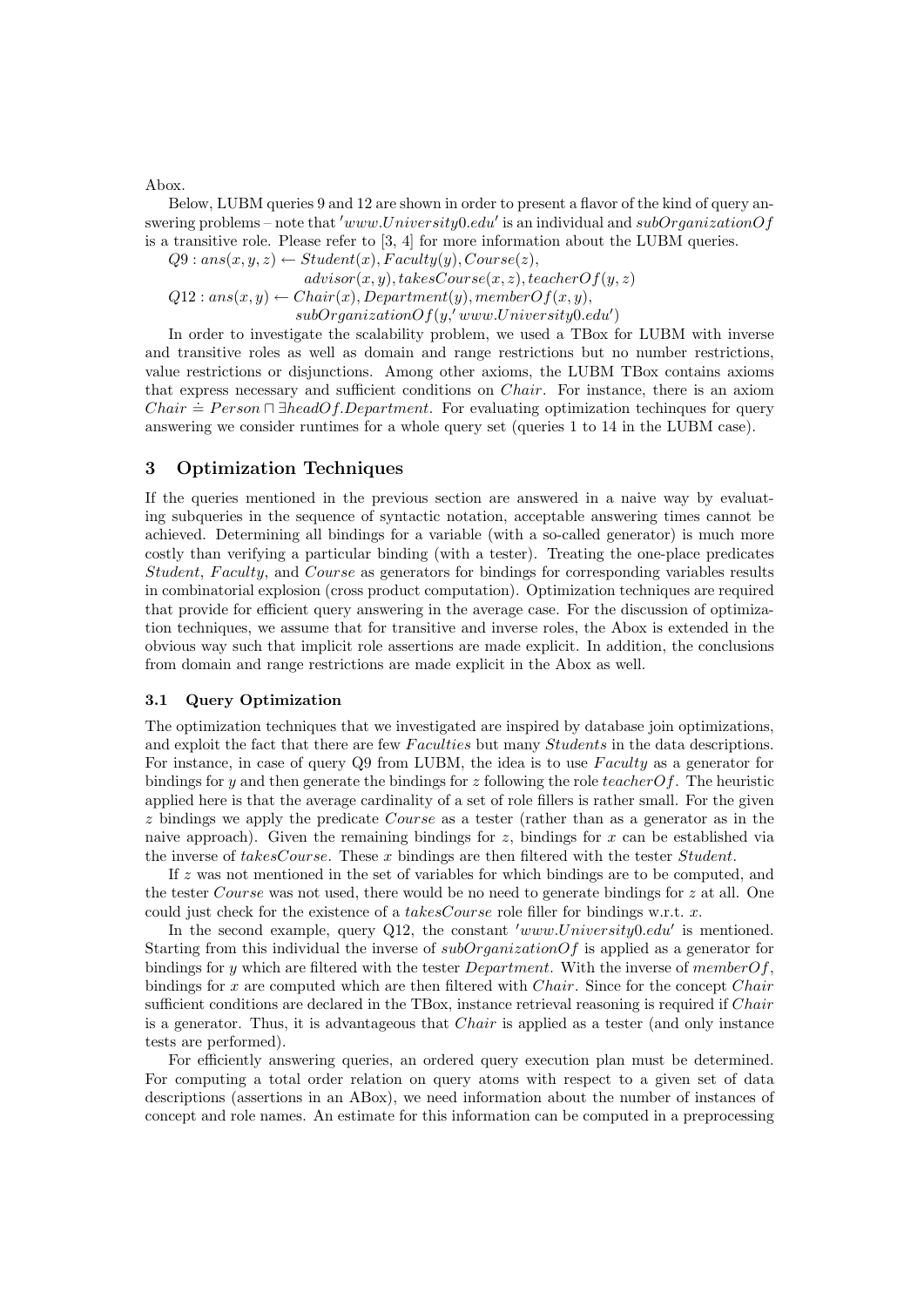step by considering given data descriptions, or could be obtained by examining the result set of previously answered queries (we assume that ABox realization is too costly, so this alternative is ruled out).

#### 3.2 Indexing by Exploiting Told and Taxonomical Information

In many practical applications that we encountered, data descriptions often directly indicate of which concept an individual is an instance. Therefore, in a preprocessing step it is useful to compute an index that maps concept names to sets of individuals which are their instances. In a practical implementation this index might be realized with some form of hashtable.

Classifying the TBox yields the set of ancestors for each concept name, and if an individual  $i$  is an instance of a concept name  $A$  due to explicit data descriptions, it is also an instance of the ancestors of A. The index is organized in such a way that retrieving the instances of a concept A or one of its ancestors requires (almost) constant time. The index is particularly useful to provide bindings for variables if, despite all optimization attemps for deriving query execution plans, concept names must be used as generators. In addition, the index is used to estimate the cardinality of concept extensions. The estimates are used to compute an order relation for query atoms. The smaller the cardinality of a concept or a set of role fillers is assumed to be, the more priority is given to the query atom. Optimizing query Q9 using told information yields the following query execution plan.

 $Q9': ans(x, y, z) \leftarrow Faculty(y), teacherOf(y, z), Course(z),$ 

 $advisor^{-1}(y, x)$ ,  $Student(x)$ ,  $takes Course(x, z)$ Using this kind of rewriting, queries can be answered much more efficiently.

If the TBox contains only role inclusion axioms and GCIs of the form  $A \subseteq A_1 \sqcap \ldots \sqcap A_n$ , i.e., if the TBox forms a hierachy, the index-based retrieval discussed in this section is complete (see [1]). However, this is not the case for LUBM. In LUBM, besides domain and range restrictions, axioms are also of the form  $A = A_1 \sqcap A_2 \sqcap ... \sqcap A_k \sqcap \exists R_1.B_1 \sqcap ... \sqcap \exists R_m.B_m$ (actually,  $m = 1$ ). If sufficient conditions with exists restrictions are specified as in the case of Chair, optimization is much more complex. In LUBM data descriptions, no individual is explicitly declared as a Chair and, therefore, reasoning is required, which is known to be rather costly. If *Chair* is used as a generator and not as a tester such as in the simple query  $ans(x) \leftarrow Chair(x)$ , optimization is even more important.

### 3.3 Obvious Non-Instances: Exploiting Information from One Completion

The detection of "obvious" non-instances of a given concept  $C$  can be optimized by using a model merging operator defined for so-called individual pseudo models (aka pmodels) as specified in [5]. The central idea is to compute a pmodel from a completion that is derived by the tableau prover. Note that it is important that all restrictions for a certain individual are "reflected" in the pmodel. The idea of model merging is that there is a simple sound but incomplete test for showing that adding the assertion  $i : \neg C$  to the ABox will not lead to a clash (see  $[5]$  for details) and, hence, i is not an instance of C. Note that, usually, the complete set of data structures for a particular completion is not maintained by a reasoner. The pmodels provide for an excerpt of a completion needed to determine non-instances.

#### 3.4 Obvious Instances: Exploiting Information from the Precompletion

A central optimization technique to ensure scalability as it is required for LUBM is to also find "obvious" instances with minimum effort. Given an initial ABox consistency test one can consider all deterministic restrictions, i.e., consider only those tableau structures (from now on called constraints) for which there are no *previous* choice points in the tableau proof (in other words, consider only those constraints that do not have dependency information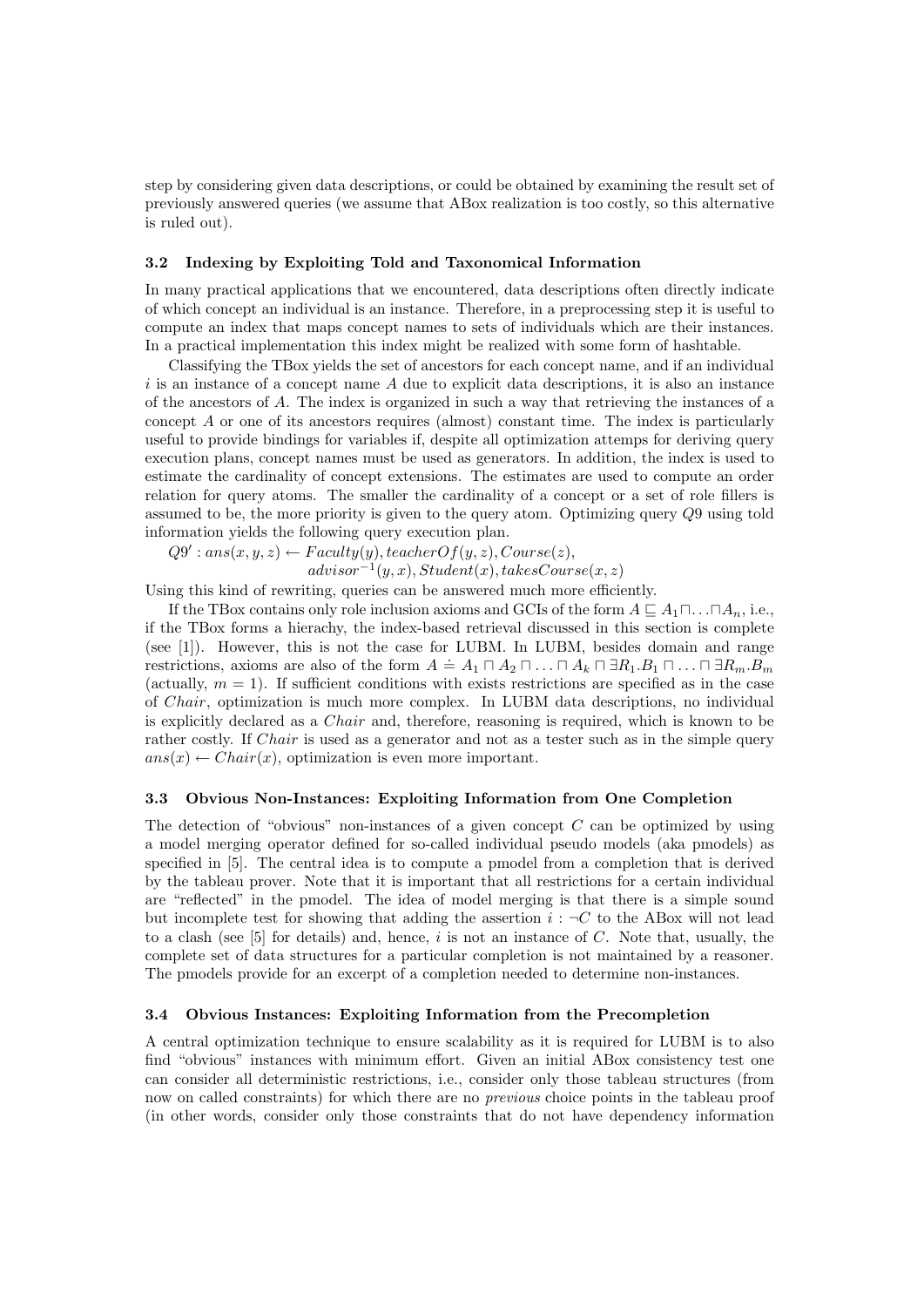attached). These constraints, which are computed during the tableau proof, describe a socalled precompletion.<sup>1</sup> Note that in a precompletion, no restrictions are violated.

Given the precompletion constraints, for each individual an approximation of the mostspecific concept (MSC') of an individual  $i$  is computed as follows. For all constraints representing role assertions of the form  $(i, j) : R$  (or  $(j, i) : R$ ) add constraints of the form  $i : \exists R.\top$ (or  $i : \exists R^{-1}$ . T). Afterwards, constraints for a certain individual i are collected into a set  $\{i : C_1, \ldots, i : C_n\}$ . Then,  $MSC'(i) := C_1 \sqcap \ldots \sqcap C_n$ . Now, if  $MSC'(i)$  is subsumed by the query concept C, then i must be an instance of C. In the case of LUBM many of the assertions lead to deterministic constraints in the tableau proof which, in turn, results in the fact that for many instances of a query concept  $C$  (e.g., *Faculty* as in query  $Q9$ ) the instance problem is decided with a subsumption test based on the MSC' of each individual. Subsumption tests are known to be fast due to caching and model merging. The more precisely MSC'(i) approximates MSC(i), the more often an individual can be determined to be an obvious instance of a query concept. Obviously, it might be possible to determine obvious instances by directly considering the precompletion data structures. However, these are technical details. The main point is that, due to our findings, the crude approximation described above suffices to detect all "obvious" instances in LUBM.

If query atoms are used as testers, in LUBM it is the case that in a large number of cases the test for obvious non-instances or the test for obvious instances determines the result. However, for some individuals i and query concepts  $C$  both tests do not determine whether i is an instance of C (e.g., this is the case for *Chair*). Since both tests are incomplete, for some individuals i a refutational ABox consistency test resulting from adding the claim  $i : \neg C$ must be decided with a sound and complete tableau prover. For some concepts  $C$ , the set of remaining instances  $i$  for which the "expensive" ABox instance test must be used is quite large, or, considering  $C$  as a generator, the set of candidates is quite large. In any case, considering the volume of assertions in LUBM (see below for details), it is easy to see that the refutational ABox consistency test must not start from the initial, unprocessed ABox in order to ensure scalability.

For large ABoxes and many repetitive instance tests it is mandatory not to "expand" the very same initial constraints over and over again. Therefore, the precompletion resulting from the initial ABox consistency test is used as a starting point for refutational instance tests. The tableau prover keeps the precompletion in memory. All deterministic constraints are expanded, so if some constraint is added, only a limited amount of work is to be done. Tableau provers are fast w.r.t. backtracking, blocking, caching and the like. But not fast enough if applied in a naive way. If a constraint  $i : \neg C$  is added to a precompletion, the tableau prover must be able to very effectively determine related constraints for  $i$  that already have been processed. Rather than using linear search through lists of constraints, index structures are required.

#### 3.5 Index Structures for Optimizing Tableau Provers

First of all, it is relatively easy to classify various types of constraints (for exists restrictions, value restrictions, atomic restrictions, negated atomic restrictions, etc.) and access them effectively according to their type. We call the corresponding data structure an active record of constraint sets (one set for each kind of constraint). For implementing a tableau prover, the question for an appropriate set data structure arises. Since ABoxes are not models, (dependency-directed) backtracking cannot be avoided in general. In this case, indexing the set of "relevant" constraints in order to provide algorithms for checking if an item is an element of a set or list (element problem) is all but easy. Indexing requires hashtables (or trees), but

<sup>1</sup>Cardinality measures for concept names, required for determining optimized query execution plans, could be made more precise if cardinality information is computed by considering a precompletion. However, in the case of LUBM this did not result in better query execution plans.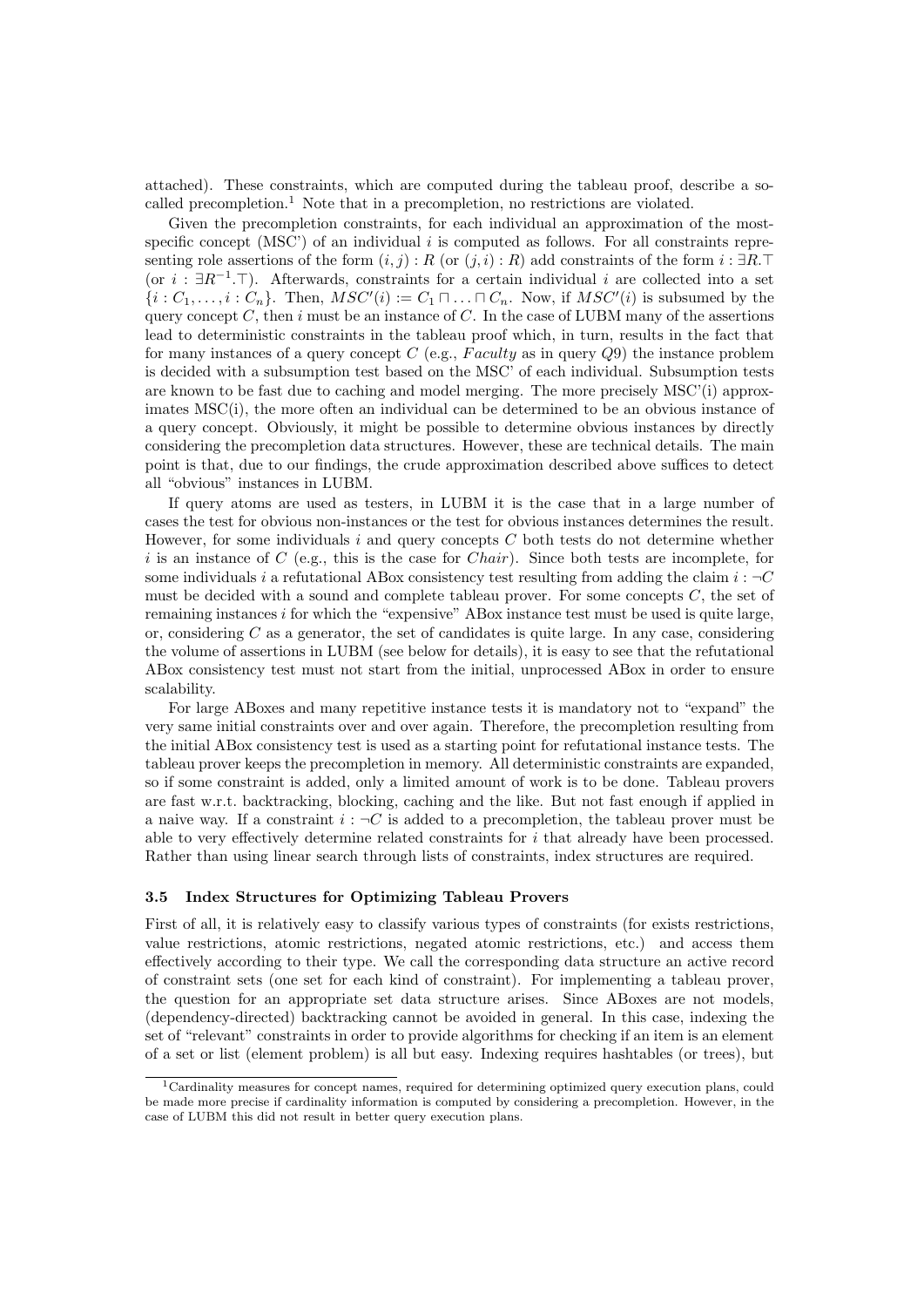backtracking requires either frequent copying of index structures (i.e., hashtables) or frequent inserting and deleting items from hashtables. Both operations are known to be costly.

Practical experiments with LUBM and many other knowledge bases indicate that the following approach is advantageous in the average case. For frequent updates of the search space structures during a tableau proof, we found that simple lists for different kinds of constraints are most efficient, thus we have an active record of lists of constraints. New constraints are added to the head of the corresponding list, a very fast operation. During backtracking, the head is chopped off with minimum effort. The list representation is used if there are few constraints, and the element problem can be decided efficiently. However, if these lists of constraints get large, performance decreases due to linear search. Therefore, if some list from the active record of constraints gets longer than a certain threshold, the record is restructured and the list elements are entered into an appropriate index structure (hashtables with individuals as keys). Afterwards the tableau prover continues with a new record of empty lists as the active record. The pair of previous record of lists and associated hashtable is called a generation. From now on, new constraints are added to the new active record of constraints and the list(s) of the first generation are no longer used. For the element problem the lists from the active record are examined first (linear search over small lists) and then, in addition, the hashtable from the first generation is searched (almost linear search). If a list from the active record gets too large again, a new generation is created. Thus, in general we have a sequence of such generations, which are then considered for the element test in the obvious way. If backtracking occurs, the lists of the appropriate generation are installed again as the active record of lists. This way of dealing with the current search state allows for a functional implementation style of the tableau prover which we prefer for debugging purposes. However, one might also use a destructive way to manage constraints during backtracking. Obviously, all (deterministic) constraints from the initial Abox can be stored in a hashtable. In any case, the main point here is that tableau provers need an individual-based index to efficiently find all constraints an individual is involved in. In the evaluation of other optimization techniques (see below) we presuppose that a tableau prover is equipped with this technology.

#### 3.6 Transforming Sufficient Conditions into Conjunctive Queries

Up to now we have discussed the optimization of concept atoms used as testers in the query execution plan. If concepts are used as generators, indeed a retrieval problem rather than only an instance test problem has to be solved. Using the results in [5] it is possible to linearly iterate over all individuals, check for obvious non-instances and obvious instances, and then, for the set of remaining candidates dependency-directed instance retrieval and binary partitioning can be used (see [5]). Our findings suggest that in the case of LUBM, for example for the concept Chair, the remaining tableau proofs are very fast. Nevertheless it is the case that the whole procedure is based on a linear iteration over all individuals. In application scenarios such as those we investigate with LUBM we have 200,000 individuals and more, and even if each single test lasts only a few dozen microseconds, query answering will be too slow, and hence additional techniques must be applied to solve the scalability problem.

The central insight for another optimization technique is that conjunctive queries can be optimized according to the above-mentioned arguments whereas for concept-based retrieval queries, optimization is much harder to achieve. Let us consider the query  $ans(x) \leftarrow Chair(x)$ . For *Chair*, sufficient conditions are given as part of the TBox (see above). Thus, in principle, we are looking for instances of the concept  $Person \sqcap \exists headOf.Department$ . The key to optimizing query answering becomes apparent if we transform the definition of Chair into a conjunctive query and derive the optimized version  $Q15'$ 

 $Q15: ans(x) \leftarrow Person(x), headOf(x, y), Department(y)$  $Q15': ans(x) \leftarrow Department(y), headOf^{-1}(y, x), Person(x)$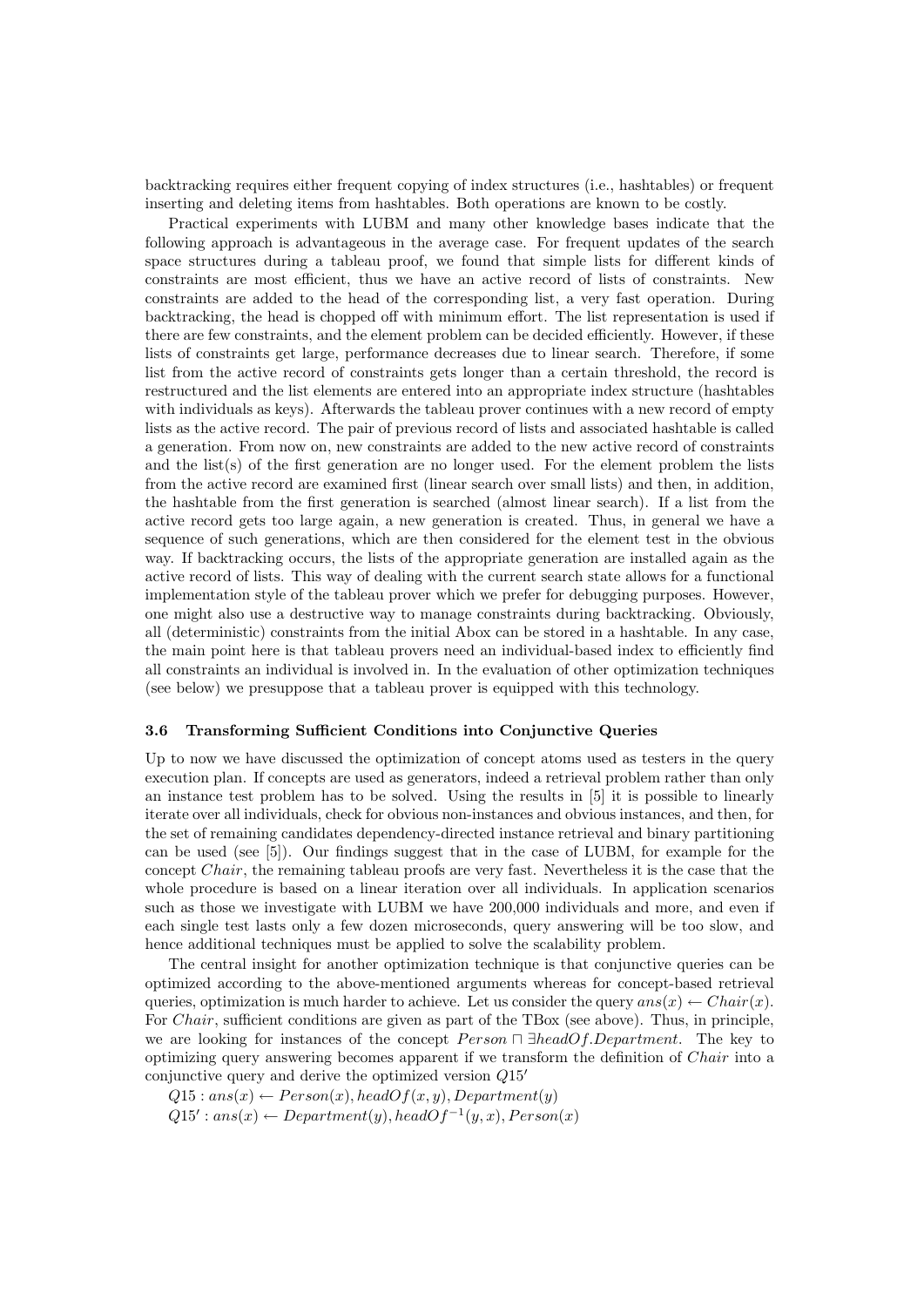| Univs | Inds   | Concept Assertions | Role Assertions |
|-------|--------|--------------------|-----------------|
|       | 17174  | 53738              | 49336           |
| 3     | 55664  | 181324             | 166682          |
| 5     | 102368 | 336256             | 309393          |
| 10    | 207426 | 685569             | 630753          |

Table 1: Linearly increasing number of individuals, concept assertions and role assertions for different numbers of universities.

Because there exist fewer *Departments* than *Persons* in LUBM, search for bindings for  $x$  is substantially more focused in  $Q15'$  (which is the result of automatic query optimization, see above). In addition, in LUBM, the extension of Department can be determined with simple index-based tests only (only hierarchies are involved). With the Chair example one can easily see that the standard approach for instance retrieval can be optimized dramatically if query atoms are rewritten as indicated in the above example.

If there is no specific definition or there are meta constraints, rewriting is not applied. It is easy to see that the rewriting approach is sound. However, it is complete only under specific conditions, which can be automatically detected. If we consider the Tbox  $T = \{D = \exists R.C\}$ , the Abox  $A = \{i : \exists R.C\}$  and the query  $ans(x) \leftarrow D(x)$ , then, due to the algorithm presented above, the query will be rewritten as  $ans(x) \leftarrow R(x, y), C(y)$ . For variable bindings, the query language nRQL (see above) considers only those individuals that are explicitly mentioned in the Abox. Hence, i will not be part of the result set because there is no binding for  $y$  in the Abox A. Examining the LUBM Tbox and Abox it becomes clear that in this case for every  $i : \exists R.C$  appearing in a tableau proof there already exist constraints  $(i, j) : R$  and  $j : C$  in the original Abox. However, even if this is not the case, the technique can be employed under some circumstances.

Usually, in order to construct a model (or a completion to be more precise), tableau provers create a new individual for each constraint of the form  $i : \exists R.C$  and add corresponding concept and role assertions. These newly created individuals are called anonymous individuals. Let us assume, during the initial Abox consistency test a completion is found. As we have discussed above, a precompletion is computed by removing all constraints that depend on a choice point. If there is no such constraint, the precompletion is identical to the completion that the tableau prover computed. Then, the set of bindings for variables is extended to the anonymous individuals found in the precompletion. The rewriting technique for concept query atoms is applicable (i.e., is complete) under these conditions. Even if the rewriting technique is not complete (i.e., s.th. is removed from the completion to derive the precompletion), it can be employed to reduce the set of candidates for binary partitioning techniques (c.f., [5]) that can speed of this process considerably in the average case.

The transformation approach discussed in this section is reminiscent to an early transformation approach discussed in [7]. In fact, ideas from translational approaches from DLs to disjunctive datalog [6] can also be integrated in tableau-based approaches. In the following section, we will evaluate how the optimization techniques introduced up to now provide a contribution to the data description scalability problem.

## 4 Evaluation and Conclusion

The significance of the optimization techniques introduced in this contribution is analyzed with the system RacerPro 1.9. RacerPro is freely available for research and educational purposes (http://www.racer-systems.com). The runtimes we present in this section are used to demonstrate the order of magnitude of time resources that are required for solving inference problems. They allow us to analyze the impact of proposed optimization techniques.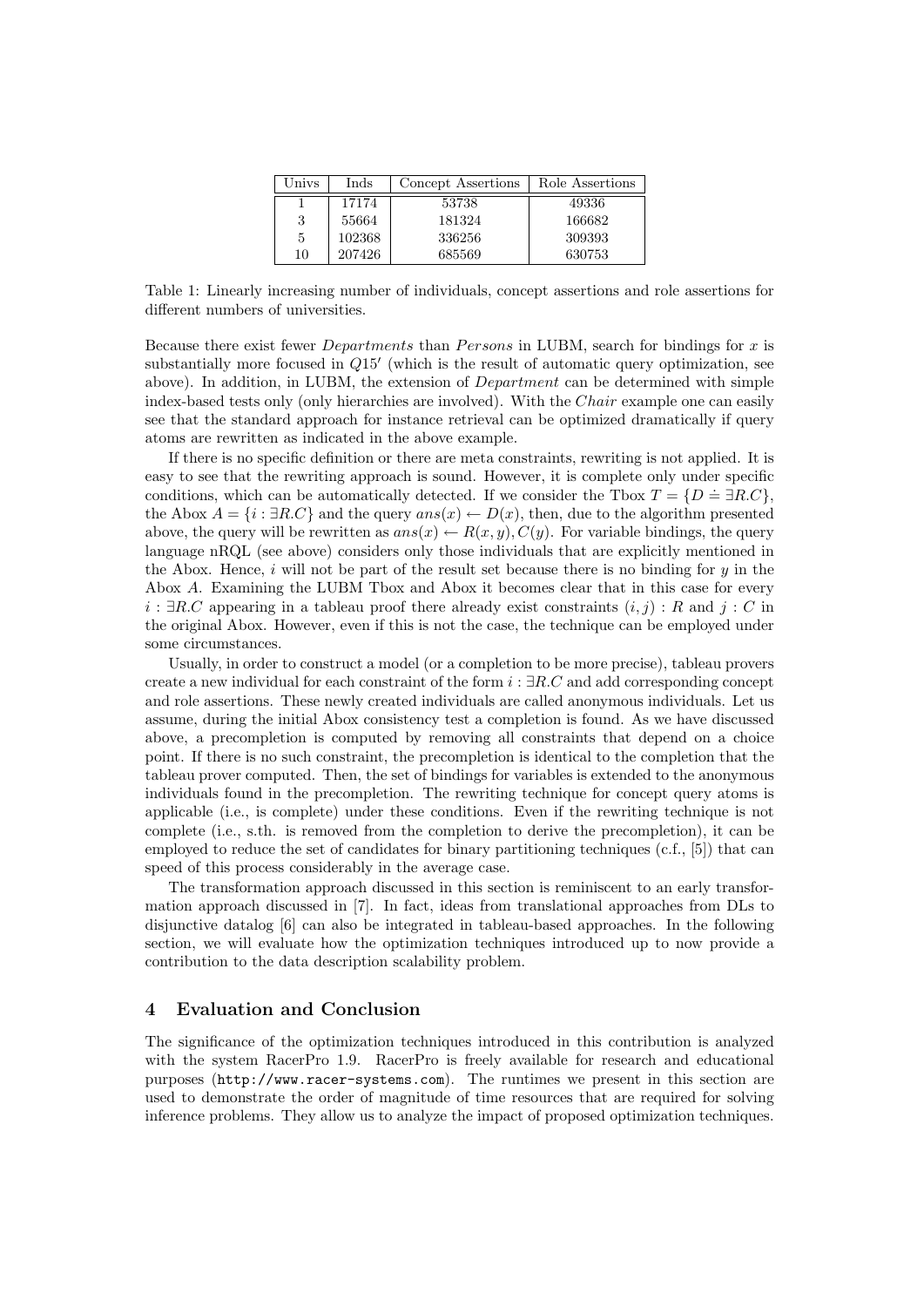

Figure 1: Runtimes for loading, preparation, abox consistency checking and indexing.



Figure 2: Runtimes of 14 LUBM queries with different optimization settings (see text).

An overview about the size of the LUBM benchmarks is given in Table 1. The runtimes for loading the data descriptions, transforming them into abstract syntax trees (preparation), and indexing are shown in Figure 1 (AMD 64bit processor, 4GB, Linux OS). It is important to note that the curves are roughly linear, thus, no reasoning is included in these phases. In